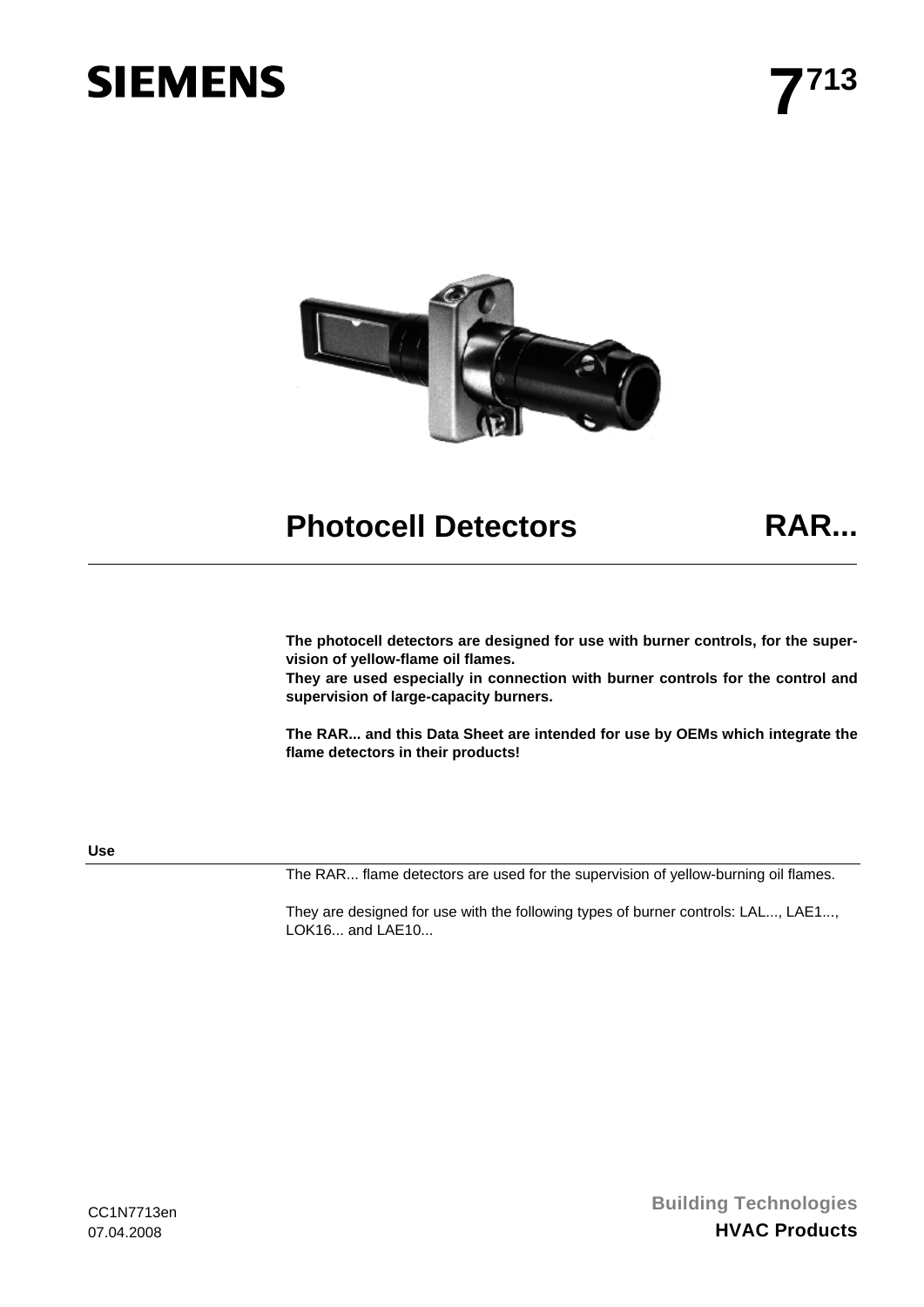|                                             | To avoid injury to persons, damage to property or the environment, the following<br>warning notes must be observed!                                                                                                                                                                                                                                                                                                                                                                                                                                                                                                                                                                                                                                                                                                                                                                                                            |  |  |  |
|---------------------------------------------|--------------------------------------------------------------------------------------------------------------------------------------------------------------------------------------------------------------------------------------------------------------------------------------------------------------------------------------------------------------------------------------------------------------------------------------------------------------------------------------------------------------------------------------------------------------------------------------------------------------------------------------------------------------------------------------------------------------------------------------------------------------------------------------------------------------------------------------------------------------------------------------------------------------------------------|--|--|--|
|                                             | Do not open, interfere with or modify the flame detector!                                                                                                                                                                                                                                                                                                                                                                                                                                                                                                                                                                                                                                                                                                                                                                                                                                                                      |  |  |  |
|                                             | All activities (mounting, installation and service work, etc.) must be performed by<br>$\bullet$<br>qualified staff<br>Before making any wiring changes in the connection area, completely isolate the<br>$\bullet$<br>plant from mains supply (all-polar disconnection). Ensure that the plant cannot be<br>inadvertently switched on again and that it is indeed dead. If not observed, there is<br>a risk of electric shock hazard<br>Ensure protection against electric shock hazard by providing adequate protection<br>$\bullet$<br>for the connection terminals<br>Each time work has been carried out (mounting, installation, service work, etc.),<br>$\bullet$<br>check to ensure that wiring is in an orderly state<br>Fall or shock can adversely affect the safety functions. Such flame detectors or<br>$\bullet$<br>burner controls must not be put into operation, even if they do not exhibit any dam-<br>age |  |  |  |
| <b>Mounting notes</b>                       |                                                                                                                                                                                                                                                                                                                                                                                                                                                                                                                                                                                                                                                                                                                                                                                                                                                                                                                                |  |  |  |
|                                             | Ensure that the relevant national safety regulations are complied with<br>$\bullet$<br>The flame detector plugs into the burner (the detector's clamp engages on the<br>$\bullet$<br>burner's light metal flange)                                                                                                                                                                                                                                                                                                                                                                                                                                                                                                                                                                                                                                                                                                              |  |  |  |
| <b>Installation notes</b>                   |                                                                                                                                                                                                                                                                                                                                                                                                                                                                                                                                                                                                                                                                                                                                                                                                                                                                                                                                |  |  |  |
|                                             | Always run the high-voltage ignition cables separate from the unit and other cables<br>$\bullet$<br>while observing the greatest possible distances                                                                                                                                                                                                                                                                                                                                                                                                                                                                                                                                                                                                                                                                                                                                                                            |  |  |  |
| Electrical connection of the flame detector |                                                                                                                                                                                                                                                                                                                                                                                                                                                                                                                                                                                                                                                                                                                                                                                                                                                                                                                                |  |  |  |
|                                             | It is important to achieve practically disturbance- and loss-free signal transmission:<br>Never run the detector cable together with other cables<br>$\bullet$<br>- Line capacitance reduces the magnitude of the flame signal<br>- Use a separate cable<br>Observe the permissible detector cable lengths (refer to «Type summary»)<br>٠                                                                                                                                                                                                                                                                                                                                                                                                                                                                                                                                                                                      |  |  |  |
| <b>Commissioning notes</b>                  | The intensity of light radiation on site is checked by measuring the detector current<br>$\bullet$                                                                                                                                                                                                                                                                                                                                                                                                                                                                                                                                                                                                                                                                                                                                                                                                                             |  |  |  |
| Measuring circuit                           | 22 24 LAL2/LAL3<br>22 24<br>LOK16<br>LAE10<br>9<br>10<br>LAE1<br>14 13<br>M<br>7713v01/9512<br>A<br><b>RAR</b>                                                                                                                                                                                                                                                                                                                                                                                                                                                                                                                                                                                                                                                                                                                                                                                                                 |  |  |  |
| Legend                                      | Incidence of light<br>A<br>M<br>Microammeter (DC), internal resistance 5,000 $\Omega$                                                                                                                                                                                                                                                                                                                                                                                                                                                                                                                                                                                                                                                                                                                                                                                                                                          |  |  |  |

Measuring circuit for measuring the detector current. For the minimum detector currents required, refer to the Data Sheet of the relevant burner control.

2/4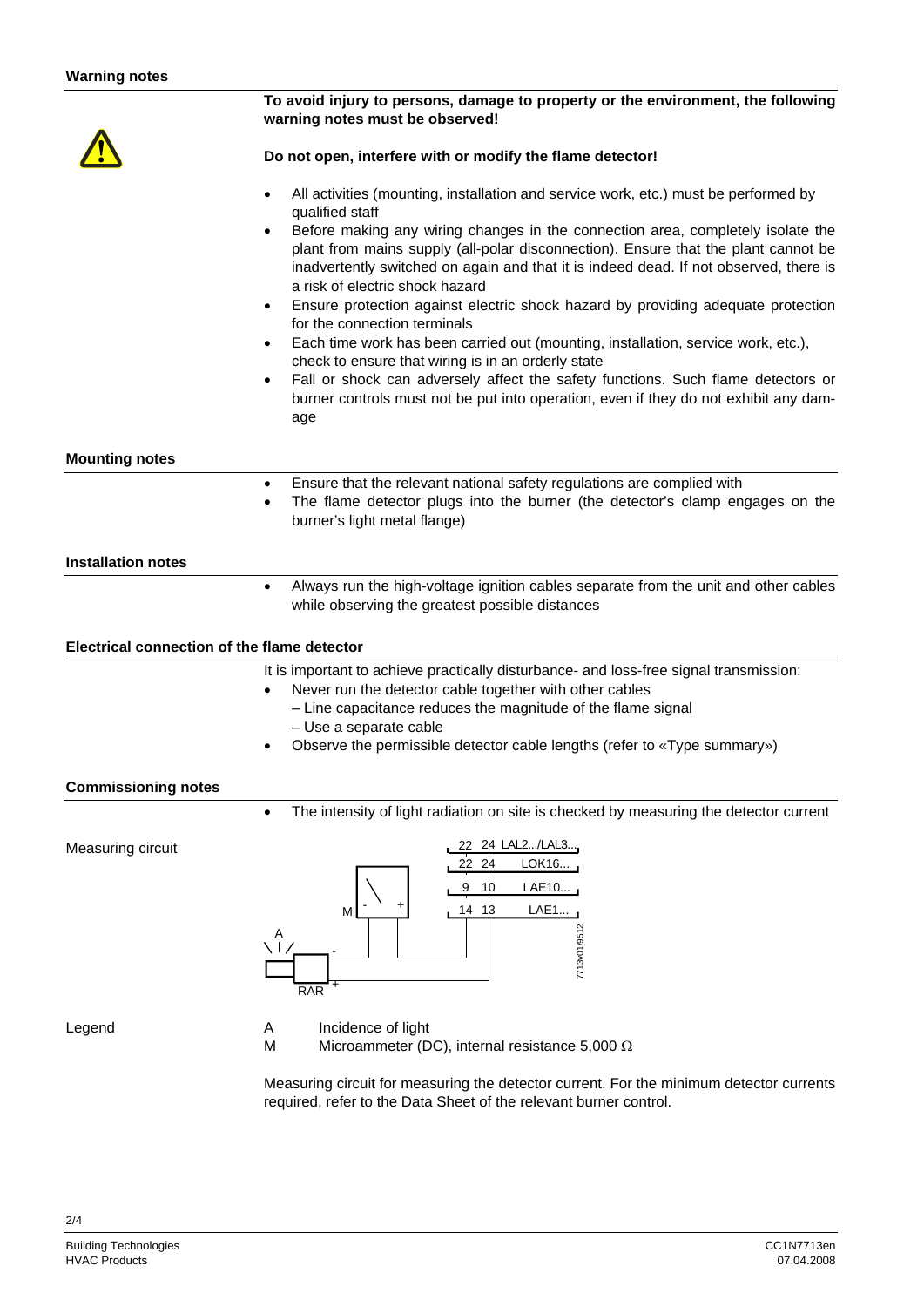Only in connection with the burner control





- Electromagnetic compatibility EMC (immunity) - Low-voltage directive

2004/108/EC 2006/95/EC



ISO 9001: 2000 Cert. 00739

♥ ISO 14001: 2004 Cert. 38233

| Service notes            |                                                                                                                                                                                             |
|--------------------------|---------------------------------------------------------------------------------------------------------------------------------------------------------------------------------------------|
|                          | Each time a unit has been replaced, check to ensure that wiring is in an orderly<br>$\bullet$<br>state and that the wires are firmly connected                                              |
| Disposal notes           |                                                                                                                                                                                             |
|                          | The flame detector contains electrical and electronic components and must not be dis-<br>posed of together with household waste.<br>Local and currently valid legislation must be observed. |
| <b>Mechanical design</b> |                                                                                                                                                                                             |

- Housing made of dust-proof duroplast

- Photocell is under protective glass
- Flame detector can be supplied with or without flange and clamp (refer to «Type summary»)

#### **Type summary**

| Type reference   | Length of detector cable | <b>Flange and clamp</b> | <b>Photocell made of</b> |
|------------------|--------------------------|-------------------------|--------------------------|
| RAR7             | Up to 20 m               | Without                 | Selenium                 |
| <b>RAR7(1)</b>   | Up to 20 m               | With                    | Selenium                 |
| RAR <sub>8</sub> | Up to $100 \text{ m}$    | Without                 | Selenium                 |
| RAR8(1)          | Up to $100 \text{ m}$    | With                    | Selenium                 |
| RAR9             | Up to max. 100 m         | Without                 | Silicon                  |
| <b>RAR9(1)</b>   | Up to max. 100 m         | With                    | Silicon                  |

When ordering, please give the type reference according to «Type summary».

#### **Accessories**

| <b>Item</b>        | Part number  |
|--------------------|--------------|
| Flange with radius | 4 241 8855 0 |
| Flange straight    | 4 241 8898 0 |
| Clamp              | 4 199 8806 0 |
|                    |              |

| <b>Type reference</b> | <b>Description</b>              |
|-----------------------|---------------------------------|
|                       | <b>IP40 Kit for RAR</b>         |
| AGG09                 | - Cable sealing element Ø 58 mm |
| É                     |                                 |